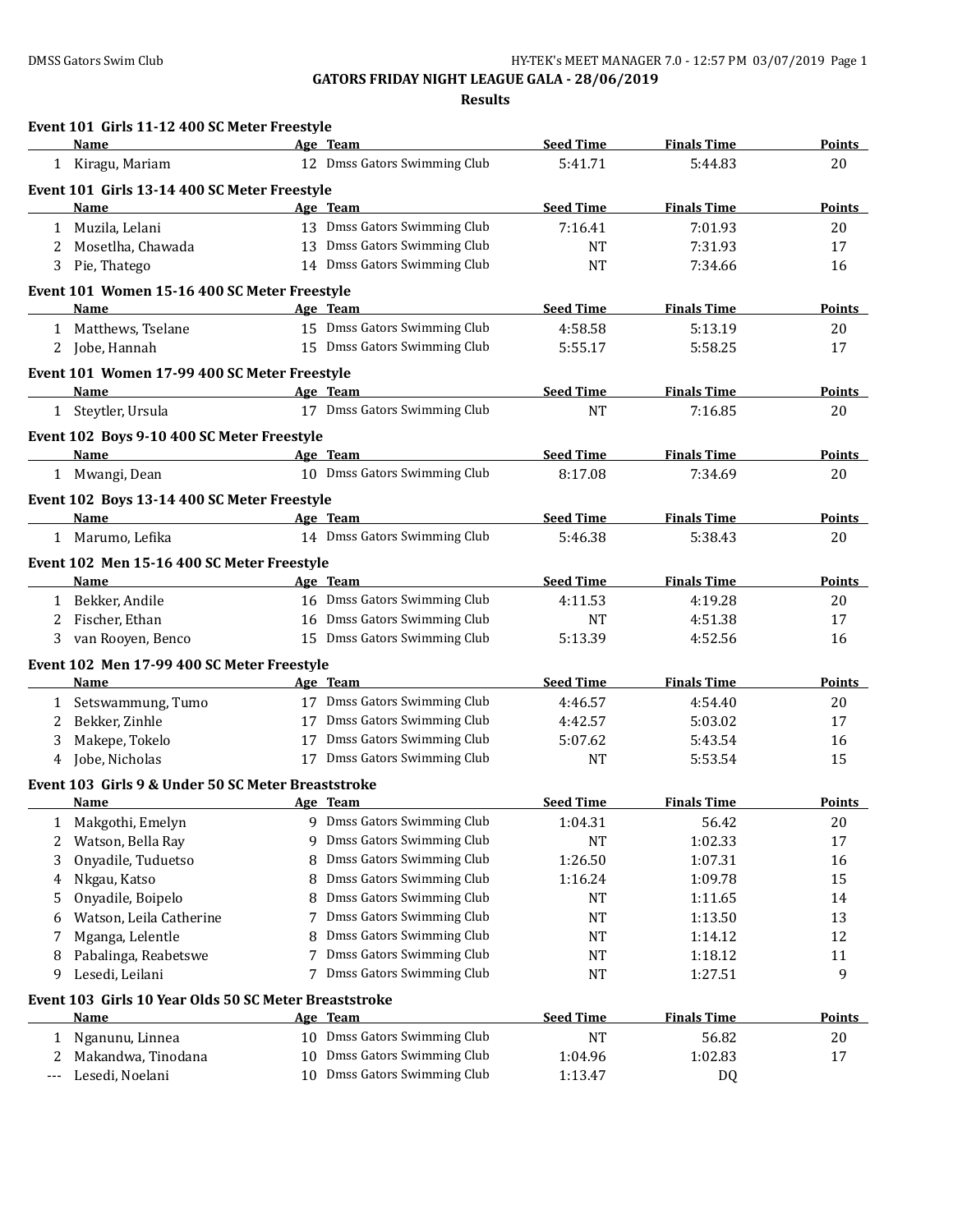| 12 Dmss Gators Swimming Club<br>1 Kiragu, Mariam<br>46.97<br>45.51<br>12 Dmss Gators Swimming Club<br>Nkgau, Tanu<br>53.50<br>51.80<br>$2^{\circ}$<br>12 Dmss Gators Swimming Club<br>Mosetlha, Wanano<br>53.21<br>3<br>54.65<br>12 Dmss Gators Swimming Club<br>Visser, Tamica<br>58.53<br>54.89<br>4<br>Nkoni, Lara<br>12 Dmss Gators Swimming Club<br>58.23<br>5<br>58.39<br>12 Dmss Gators Swimming Club<br><b>NT</b><br>Kitchin, Katlego<br>1:30.69<br>6<br>Event 103 Girls 13 Year Olds 50 SC Meter Breaststroke<br><b>Seed Time</b><br><b>Finals Time</b><br>Name<br>Age Team<br>13 Dmss Gators Swimming Club<br>1:04.29<br>1 Mosetlha, Chawada<br>51.63<br>13 Dmss Gators Swimming Club<br>2 Muzila, Lelani<br>52.99<br>57.69<br>Event 103 Girls 14 Year Olds 50 SC Meter Breaststroke<br><b>Seed Time</b><br><b>Finals Time</b><br><b>Example 2018</b> Age Team<br><b>Name</b><br>14 Dmss Gators Swimming Club<br>1:07.63<br>1 Pie, Thatego<br>53.49 | 20<br>17<br>16<br>15<br>14<br>13<br><b>Points</b><br>20<br>17 |
|---------------------------------------------------------------------------------------------------------------------------------------------------------------------------------------------------------------------------------------------------------------------------------------------------------------------------------------------------------------------------------------------------------------------------------------------------------------------------------------------------------------------------------------------------------------------------------------------------------------------------------------------------------------------------------------------------------------------------------------------------------------------------------------------------------------------------------------------------------------------------------------------------------------------------------------------------------------|---------------------------------------------------------------|
|                                                                                                                                                                                                                                                                                                                                                                                                                                                                                                                                                                                                                                                                                                                                                                                                                                                                                                                                                               |                                                               |
|                                                                                                                                                                                                                                                                                                                                                                                                                                                                                                                                                                                                                                                                                                                                                                                                                                                                                                                                                               |                                                               |
|                                                                                                                                                                                                                                                                                                                                                                                                                                                                                                                                                                                                                                                                                                                                                                                                                                                                                                                                                               |                                                               |
|                                                                                                                                                                                                                                                                                                                                                                                                                                                                                                                                                                                                                                                                                                                                                                                                                                                                                                                                                               |                                                               |
|                                                                                                                                                                                                                                                                                                                                                                                                                                                                                                                                                                                                                                                                                                                                                                                                                                                                                                                                                               |                                                               |
|                                                                                                                                                                                                                                                                                                                                                                                                                                                                                                                                                                                                                                                                                                                                                                                                                                                                                                                                                               |                                                               |
|                                                                                                                                                                                                                                                                                                                                                                                                                                                                                                                                                                                                                                                                                                                                                                                                                                                                                                                                                               |                                                               |
|                                                                                                                                                                                                                                                                                                                                                                                                                                                                                                                                                                                                                                                                                                                                                                                                                                                                                                                                                               |                                                               |
|                                                                                                                                                                                                                                                                                                                                                                                                                                                                                                                                                                                                                                                                                                                                                                                                                                                                                                                                                               |                                                               |
|                                                                                                                                                                                                                                                                                                                                                                                                                                                                                                                                                                                                                                                                                                                                                                                                                                                                                                                                                               |                                                               |
|                                                                                                                                                                                                                                                                                                                                                                                                                                                                                                                                                                                                                                                                                                                                                                                                                                                                                                                                                               |                                                               |
|                                                                                                                                                                                                                                                                                                                                                                                                                                                                                                                                                                                                                                                                                                                                                                                                                                                                                                                                                               | <b>Points</b>                                                 |
|                                                                                                                                                                                                                                                                                                                                                                                                                                                                                                                                                                                                                                                                                                                                                                                                                                                                                                                                                               | 20                                                            |
| Event 103 Women 15 Year Olds 50 SC Meter Breaststroke                                                                                                                                                                                                                                                                                                                                                                                                                                                                                                                                                                                                                                                                                                                                                                                                                                                                                                         |                                                               |
| <b>Seed Time</b><br>Name<br>Age Team<br><b>Finals Time</b>                                                                                                                                                                                                                                                                                                                                                                                                                                                                                                                                                                                                                                                                                                                                                                                                                                                                                                    | Points                                                        |
| 15 Dmss Gators Swimming Club<br>1 Matthews, Tselane<br>39.10<br>42.75                                                                                                                                                                                                                                                                                                                                                                                                                                                                                                                                                                                                                                                                                                                                                                                                                                                                                         | 20                                                            |
| 15 Dmss Gators Swimming Club<br>2 Jobe, Hannah<br>56.87<br>56.30                                                                                                                                                                                                                                                                                                                                                                                                                                                                                                                                                                                                                                                                                                                                                                                                                                                                                              | 17                                                            |
| Event 103 Women 17-99 50 SC Meter Breaststroke                                                                                                                                                                                                                                                                                                                                                                                                                                                                                                                                                                                                                                                                                                                                                                                                                                                                                                                |                                                               |
| <b>Seed Time</b><br>Age Team<br><b>Finals Time</b><br>Name<br><u> 1989 - Johann Barn, fransk politik fotograf (d. 1989)</u>                                                                                                                                                                                                                                                                                                                                                                                                                                                                                                                                                                                                                                                                                                                                                                                                                                   | Points                                                        |
| 17 Dmss Gators Swimming Club<br>57.80<br>1 Steytler, Ursula<br>54.00                                                                                                                                                                                                                                                                                                                                                                                                                                                                                                                                                                                                                                                                                                                                                                                                                                                                                          | 20                                                            |
|                                                                                                                                                                                                                                                                                                                                                                                                                                                                                                                                                                                                                                                                                                                                                                                                                                                                                                                                                               |                                                               |
| Event 104 Boys 9 & Under 50 SC Meter Breaststroke<br><b>Seed Time</b>                                                                                                                                                                                                                                                                                                                                                                                                                                                                                                                                                                                                                                                                                                                                                                                                                                                                                         |                                                               |
| <b>Finals Time</b><br><b>Name</b><br>Age Team<br>8 Dmss Gators Swimming Club<br><b>NT</b><br>59.97                                                                                                                                                                                                                                                                                                                                                                                                                                                                                                                                                                                                                                                                                                                                                                                                                                                            | <b>Points</b>                                                 |
| 1 Nganunu, Shathani                                                                                                                                                                                                                                                                                                                                                                                                                                                                                                                                                                                                                                                                                                                                                                                                                                                                                                                                           | 20                                                            |
| Event 104 Boys 10 Year Olds 50 SC Meter Breaststroke                                                                                                                                                                                                                                                                                                                                                                                                                                                                                                                                                                                                                                                                                                                                                                                                                                                                                                          |                                                               |
| Name<br>Age Team<br><b>Seed Time</b><br><b>Finals Time</b>                                                                                                                                                                                                                                                                                                                                                                                                                                                                                                                                                                                                                                                                                                                                                                                                                                                                                                    | <b>Points</b>                                                 |
| 10 Dmss Gators Swimming Club<br>1 Mwangi, Dean<br>1:01.37<br>1:03.87                                                                                                                                                                                                                                                                                                                                                                                                                                                                                                                                                                                                                                                                                                                                                                                                                                                                                          | 20                                                            |
| 10 Dmss Gators Swimming Club<br><b>NT</b><br>1:13.16<br>2 Makepe, Lereko                                                                                                                                                                                                                                                                                                                                                                                                                                                                                                                                                                                                                                                                                                                                                                                                                                                                                      | 17                                                            |
| Event 104 Boys 12 Year Olds 50 SC Meter Breaststroke                                                                                                                                                                                                                                                                                                                                                                                                                                                                                                                                                                                                                                                                                                                                                                                                                                                                                                          |                                                               |
| Name Age Team<br><b>Seed Time</b><br><b>Finals Time</b>                                                                                                                                                                                                                                                                                                                                                                                                                                                                                                                                                                                                                                                                                                                                                                                                                                                                                                       | Points                                                        |
| 12 Dmss Gators Swimming Club<br><b>NT</b><br>1 Gai, Tian Cong<br>54.35                                                                                                                                                                                                                                                                                                                                                                                                                                                                                                                                                                                                                                                                                                                                                                                                                                                                                        | 20                                                            |
| Event 104 Boys 14 Year Olds 50 SC Meter Breaststroke                                                                                                                                                                                                                                                                                                                                                                                                                                                                                                                                                                                                                                                                                                                                                                                                                                                                                                          |                                                               |
| Age Team<br><b>Seed Time</b><br><b>Finals Time</b><br>Name                                                                                                                                                                                                                                                                                                                                                                                                                                                                                                                                                                                                                                                                                                                                                                                                                                                                                                    | <b>Points</b>                                                 |
| 14 Dmss Gators Swimming Club<br>Marumo, Lefika<br>44.61<br>52.83                                                                                                                                                                                                                                                                                                                                                                                                                                                                                                                                                                                                                                                                                                                                                                                                                                                                                              | 20                                                            |
| Event 104 Men 15 Year Olds 50 SC Meter Breaststroke                                                                                                                                                                                                                                                                                                                                                                                                                                                                                                                                                                                                                                                                                                                                                                                                                                                                                                           |                                                               |
| <b>Seed Time</b><br><b>Finals Time</b><br>Name<br>Age Team                                                                                                                                                                                                                                                                                                                                                                                                                                                                                                                                                                                                                                                                                                                                                                                                                                                                                                    | <b>Points</b>                                                 |
| 15 Dmss Gators Swimming Club<br>1 van Rooyen, Benco<br>42.79<br>41.55                                                                                                                                                                                                                                                                                                                                                                                                                                                                                                                                                                                                                                                                                                                                                                                                                                                                                         | 20                                                            |
| Event 104 Men 16 Year Olds 50 SC Meter Breaststroke                                                                                                                                                                                                                                                                                                                                                                                                                                                                                                                                                                                                                                                                                                                                                                                                                                                                                                           |                                                               |
| <b>Seed Time</b><br><b>Finals Time</b><br>Name<br>Age Team                                                                                                                                                                                                                                                                                                                                                                                                                                                                                                                                                                                                                                                                                                                                                                                                                                                                                                    | <b>Points</b>                                                 |
| 16 Dmss Gators Swimming Club<br>1 Fischer, Ethan<br>31.43<br>32.29                                                                                                                                                                                                                                                                                                                                                                                                                                                                                                                                                                                                                                                                                                                                                                                                                                                                                            | 20                                                            |
| 16 Dmss Gators Swimming Club<br>Bekker, Andile<br>33.09<br>2<br>33.20                                                                                                                                                                                                                                                                                                                                                                                                                                                                                                                                                                                                                                                                                                                                                                                                                                                                                         | 17                                                            |
| Event 104 Men 17-99 50 SC Meter Breaststroke                                                                                                                                                                                                                                                                                                                                                                                                                                                                                                                                                                                                                                                                                                                                                                                                                                                                                                                  |                                                               |
| <b>Seed Time</b><br><b>Finals Time</b><br>Name<br>Age Team                                                                                                                                                                                                                                                                                                                                                                                                                                                                                                                                                                                                                                                                                                                                                                                                                                                                                                    | <b>Points</b>                                                 |
| 17 Dmss Gators Swimming Club<br>34.80<br>Setswammung, Tumo<br>34.92<br>1                                                                                                                                                                                                                                                                                                                                                                                                                                                                                                                                                                                                                                                                                                                                                                                                                                                                                      | 20                                                            |
| Dmss Gators Swimming Club<br>Bekker, Zinhle<br>35.43<br>38.94<br>2<br>17                                                                                                                                                                                                                                                                                                                                                                                                                                                                                                                                                                                                                                                                                                                                                                                                                                                                                      | 17                                                            |
| Dmss Gators Swimming Club<br>Makepe, Tokelo<br>38.73<br>39.71<br>3<br>17                                                                                                                                                                                                                                                                                                                                                                                                                                                                                                                                                                                                                                                                                                                                                                                                                                                                                      | 16                                                            |
| Dmss Gators Swimming Club<br>Rantshabeng, Otsile D<br>38.71<br>39.92<br>19<br>4                                                                                                                                                                                                                                                                                                                                                                                                                                                                                                                                                                                                                                                                                                                                                                                                                                                                               |                                                               |
| Dmss Gators Swimming Club<br>Jobe, Nicholas<br>49.22<br>49.44<br>5<br>17                                                                                                                                                                                                                                                                                                                                                                                                                                                                                                                                                                                                                                                                                                                                                                                                                                                                                      | 15                                                            |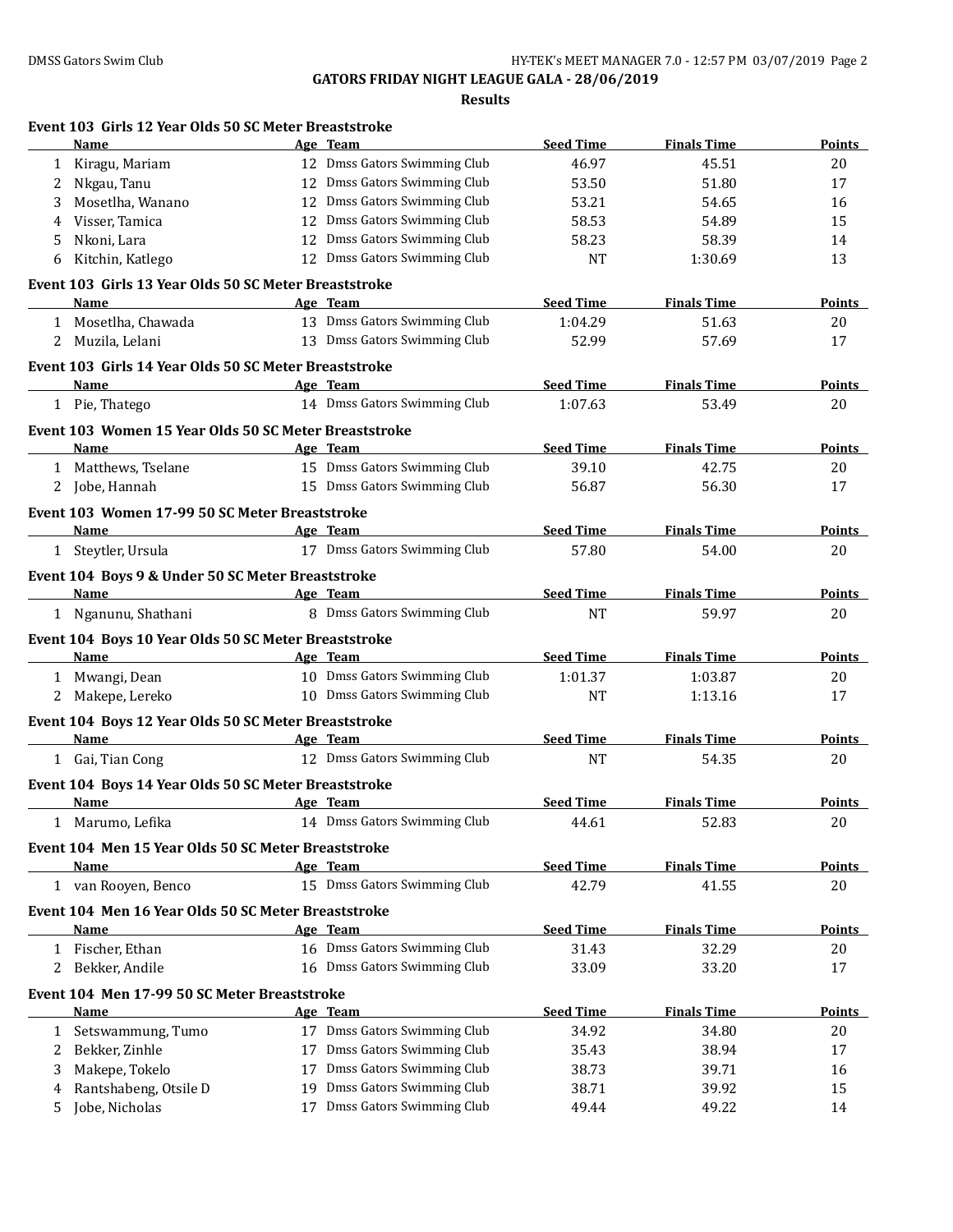## **Results**

## **Event 105 Girls 9 & Under 50 SC Meter Freestyle**

|    | <b>Name</b>                                                |    | Age Team                     | <b>Seed Time</b> | <b>Finals Time</b> | Points        |
|----|------------------------------------------------------------|----|------------------------------|------------------|--------------------|---------------|
| 1  | Makgothi, Emelyn                                           |    | 9 Dmss Gators Swimming Club  | 45.50            | 42.33              | 20            |
| 2  | Onyadile, Tuduetso                                         |    | Dmss Gators Swimming Club    | 49.23            | 47.36              | 17            |
| 3  | Watson, Bella Ray                                          |    | 9 Dmss Gators Swimming Club  | 43.83            | 49.52              | 16            |
| 4  | Mganga, Lelentle                                           |    | Dmss Gators Swimming Club    | <b>NT</b>        | 53.37              | 15            |
| 5  | Lesedi, Leilani                                            | 7  | Dmss Gators Swimming Club    | 52.62            | 54.08              | 14            |
| 6  | Nkgau, Katso                                               |    | Dmss Gators Swimming Club    | 58.40            | 54.22              | 13            |
| 7  | Onyadile, Boipelo                                          |    | Dmss Gators Swimming Club    | 1:09.54          | 55.16              | 12            |
| 8  | Stewart, Jessica                                           |    | 7 Dmss Gators Swimming Club  | <b>NT</b>        | 56.68              | 11            |
| 9  | Bvindi, Juanita                                            |    | 7 Dmss Gators Swimming Club  | 1:02.67          | 57.62              | 9             |
| 10 | Pabalinga, Reabetswe                                       |    | 7 Dmss Gators Swimming Club  | 1:05.16          | 1:02.44            | 7             |
| 11 | Watson, Leila Catherine                                    |    | Dmss Gators Swimming Club    | 1:17.45          | 1:06.34            | 6             |
| 12 | Parker, Cala                                               | 6  | Dmss Gators Swimming Club    | 1:18.29          | 1:10.54            | 5             |
| 13 | Dong, Yimeng                                               | 8  | Dmss Gators Swimming Club    | <b>NT</b>        | 1:23.85            | 4             |
| 14 | Mathothora, Katlego                                        |    | 7 Dmss Gators Swimming Club  | <b>NT</b>        | 2:01.54            | 3             |
|    | Event 105 Girls 10 Year Olds 50 SC Meter Freestyle         |    |                              |                  |                    |               |
|    | Name                                                       |    | Age Team                     | <b>Seed Time</b> | <b>Finals Time</b> | <b>Points</b> |
| 1  | Makandwa, Tinodana                                         |    | 10 Dmss Gators Swimming Club | 44.21            | 41.09              | 20            |
| 2  | Nganunu, Linnea                                            |    | 10 Dmss Gators Swimming Club | <b>NT</b>        | 43.95              | 17            |
| 3  | Lesedi, Noelani                                            |    | 10 Dmss Gators Swimming Club | 50.77            | 49.73              | 16            |
|    |                                                            |    |                              |                  |                    |               |
|    | Event 105 Girls 12 Year Olds 50 SC Meter Freestyle         |    |                              |                  |                    |               |
|    | <b>Name</b>                                                |    | Age Team                     | <b>Seed Time</b> | <b>Finals Time</b> | <b>Points</b> |
| 1  | Kiragu, Mariam                                             |    | 12 Dmss Gators Swimming Club | 32.88            | 32.98              | 20            |
| 2  | Visser, Tamica                                             | 12 | Dmss Gators Swimming Club    | 40.85            | 38.74              | 17            |
| 3  | Nkgau, Tanu                                                | 12 | Dmss Gators Swimming Club    | 43.36            | 41.04              | 16            |
| 4  | Mosetlha, Wanano                                           | 12 | Dmss Gators Swimming Club    | 57.72            | 45.05              | 15            |
| 5  | Nkoni, Lara                                                | 12 | Dmss Gators Swimming Club    | 45.64            | 46.42              | 14            |
| 6  | Kitchin, Katlego                                           | 12 | Dmss Gators Swimming Club    | 56.43            | 47.92              | 13            |
| 7  | Molope, Lindiwe Lisa                                       |    | 12 Dmss Gators Swimming Club | 1:20.64          | 1:12.97            | 12            |
|    | Event 105 Girls 13 Year Olds 50 SC Meter Freestyle         |    |                              |                  |                    |               |
|    | Name                                                       |    | Age Team                     | <b>Seed Time</b> | <b>Finals Time</b> | <b>Points</b> |
| 1  | Mosetlha, Chawada                                          |    | 13 Dmss Gators Swimming Club | 41.40            | 35.23              | 20            |
| 2  | Muzila, Lelani                                             |    | 13 Dmss Gators Swimming Club | 39.56            | 39.16              | 17            |
|    | Event 105 Girls 14 Year Olds 50 SC Meter Freestyle         |    |                              |                  |                    |               |
|    | Name                                                       |    | Age Team                     | <b>Seed Time</b> | <b>Finals Time</b> | Points        |
|    | 1 Pie, Thatego                                             |    | 14 Dmss Gators Swimming Club | 46.56            | 38.60              | 20            |
|    |                                                            |    |                              |                  |                    |               |
|    | Event 105 Women 15 Year Olds 50 SC Meter Freestyle<br>Name |    | Age Team                     | <b>Seed Time</b> | <b>Finals Time</b> | <b>Points</b> |
|    | 1 Matthews, Tselane                                        |    | 15 Dmss Gators Swimming Club | 29.85            | 31.23              |               |
|    |                                                            |    | 15 Dmss Gators Swimming Club |                  |                    | 20            |
| 2  | Jobe, Hannah                                               |    |                              | 31.12            | 31.80              | 17            |
|    | Event 105 Women 17-99 50 SC Meter Freestyle                |    |                              |                  |                    |               |
|    | <b>Name</b>                                                |    | Age Team                     | <b>Seed Time</b> | <b>Finals Time</b> | <b>Points</b> |
|    | 1 Steytler, Ursula                                         |    | 17 Dmss Gators Swimming Club | 42.62            | 42.56              | 20            |
|    | Event 106 Boys 9 & Under 50 SC Meter Freestyle             |    |                              |                  |                    |               |
|    | Name                                                       |    | Age Team                     | <b>Seed Time</b> | <b>Finals Time</b> | Points        |
| 1  | Nganunu, Shathani                                          |    | 8 Dmss Gators Swimming Club  | <b>NT</b>        | 43.75              | 20            |
| 2  | Verburgt, Aaron                                            |    | 7 Dmss Gators Swimming Club  | NT               | 1:10.60            | 17            |
| 3  | Goulden, Christopher                                       | 7  | Dmss Gators Swimming Club    | <b>NT</b>        | 1:21.17            | 16            |
| 4  | Setshegetso, Bakang                                        | 8  | Dmss Gators Swimming Club    | <b>NT</b>        | 1:30.25            | 15            |
| 5  | Goulden, Thomas                                            |    | 7 Dmss Gators Swimming Club  | <b>NT</b>        | 1:33.28            | 14            |
|    |                                                            |    |                              |                  |                    |               |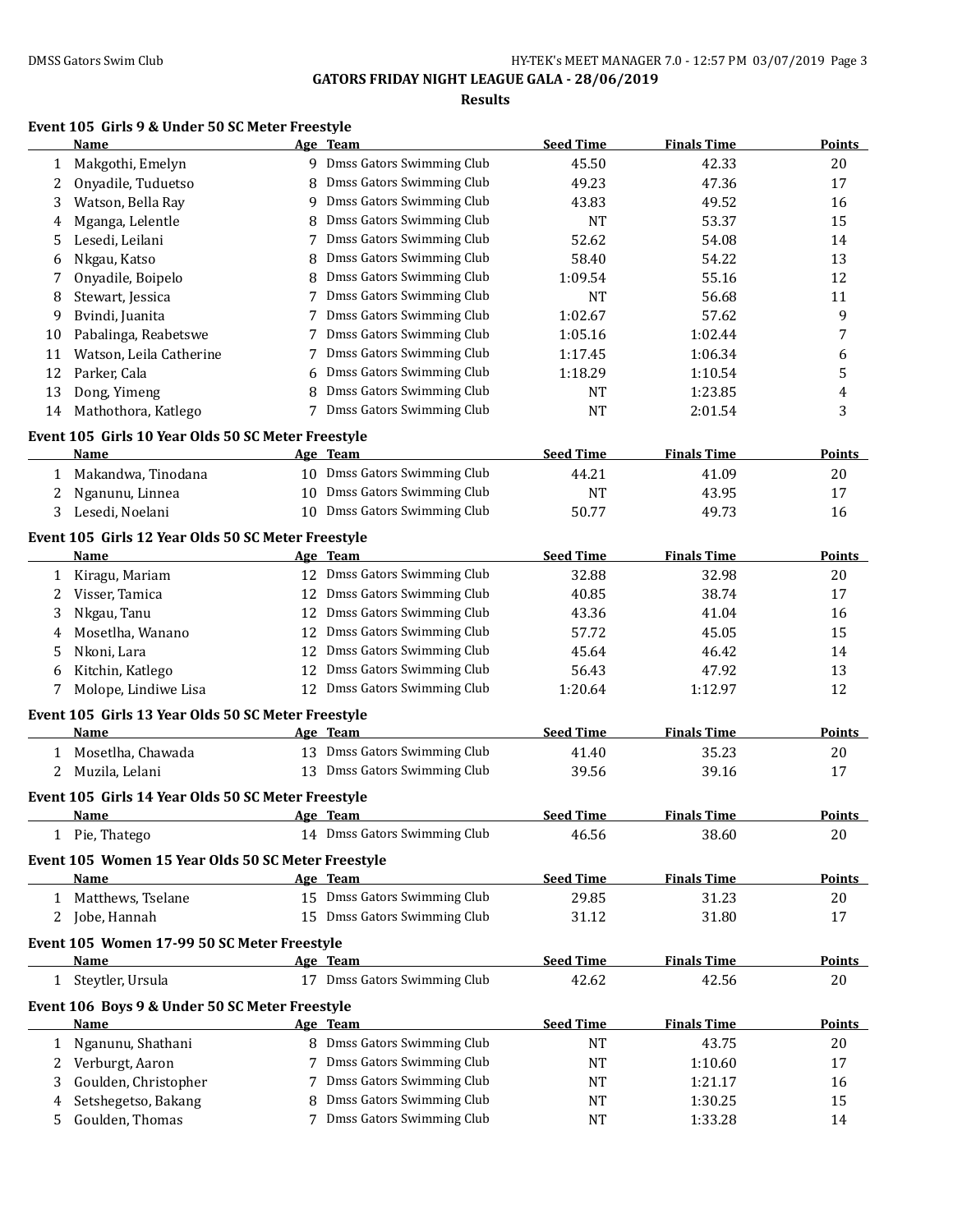|   | Event 106 Boys 10 Year Olds 50 SC Meter Freestyle<br>Name |    | Age Team                     | <b>Seed Time</b> | <b>Finals Time</b> | Points        |
|---|-----------------------------------------------------------|----|------------------------------|------------------|--------------------|---------------|
|   |                                                           |    |                              |                  |                    |               |
|   | 1 Mwangi, Dean                                            |    | 10 Dmss Gators Swimming Club | 43.02            | 45.22              | 20            |
|   | 2 Makepe, Lereko                                          |    | 10 Dmss Gators Swimming Club | <b>NT</b>        | 53.66              | 17            |
|   | Event 106 Boys 12 Year Olds 50 SC Meter Freestyle         |    |                              |                  |                    |               |
|   | Name                                                      |    | Age Team                     | <b>Seed Time</b> | <b>Finals Time</b> | <b>Points</b> |
|   | 1 Gai, Tian Cong                                          |    | 12 Dmss Gators Swimming Club | <b>NT</b>        | 42.46              | 20            |
|   | Event 106 Boys 14 Year Olds 50 SC Meter Freestyle         |    |                              |                  |                    |               |
|   | Name                                                      |    | Age Team                     | <b>Seed Time</b> | <b>Finals Time</b> | Points        |
|   | 1 Marumo, Lefika                                          |    | 14 Dmss Gators Swimming Club | 30.39            | 30.97              | 20            |
|   | Event 106 Men 15 Year Olds 50 SC Meter Freestyle          |    |                              |                  |                    |               |
|   | Name                                                      |    | Age Team                     | <b>Seed Time</b> | <b>Finals Time</b> | <b>Points</b> |
|   | 1 van Rooyen, Benco                                       |    | 15 Dmss Gators Swimming Club | 28.49            | 28.63              | 20            |
|   | 2 Mosime, Theo M                                          |    | 15 Dmss Gators Swimming Club | 31.19            | 31.51              | 17            |
|   | Event 106 Men 16 Year Olds 50 SC Meter Freestyle          |    |                              |                  |                    |               |
|   | <b>Name</b>                                               |    | Age Team                     | <b>Seed Time</b> | <b>Finals Time</b> | <b>Points</b> |
|   | 1 Bekker, Andile                                          |    | 16 Dmss Gators Swimming Club | 25.64            | 26.02              | 20            |
|   | 2 Fischer, Ethan                                          |    | 16 Dmss Gators Swimming Club | 27.22            | 27.73              | 17            |
|   | Event 106 Men 17-99 50 SC Meter Freestyle                 |    |                              |                  |                    |               |
|   | Name                                                      |    | Age Team                     | <b>Seed Time</b> | <b>Finals Time</b> | <b>Points</b> |
| 1 | Setswammung, Tumo                                         |    | 17 Dmss Gators Swimming Club | 28.42            | 27.78              | 20            |
| 2 | Bekker, Zinhle                                            |    | 17 Dmss Gators Swimming Club | 27.43            | 28.82              | 17            |
| 3 | Jobe, Nicholas                                            |    | 17 Dmss Gators Swimming Club | 28.87            | 29.39              | 16            |
| 4 | Makepe, Tokelo                                            | 17 | Dmss Gators Swimming Club    | 29.59            | 30.84              | 15            |
| 5 | Rantshabeng, Otsile D                                     |    | 19 Dmss Gators Swimming Club | 29.59            | 31.47              | 14            |
|   | Event 107 Girls 10 & Under 100 SC Meter Breaststroke      |    |                              |                  |                    |               |
|   | Name                                                      |    | Age Team                     | <b>Seed Time</b> | <b>Finals Time</b> | Points        |
| 1 | Makgothi, Emelyn                                          |    | 9 Dmss Gators Swimming Club  | 2:11.58          | 2:03.24            | 20            |
| 2 | Watson, Bella Ray                                         | 9  | Dmss Gators Swimming Club    | 2:22.39          | 2:08.78            | 17            |
| 3 | Nganunu, Linnea                                           | 10 | Dmss Gators Swimming Club    | <b>NT</b>        | 2:08.95            | 16            |
| 4 | Makandwa, Tinodana                                        | 10 | Dmss Gators Swimming Club    | <b>NT</b>        | 2:15.84            | 15            |
| 5 | Onyadile, Tuduetso                                        | 8  | Dmss Gators Swimming Club    | <b>NT</b>        | 2:30.44            | 14            |
| 6 | Mganga, Lelentle                                          | 8  | Dmss Gators Swimming Club    | NT               | 2:48.46            | 13            |
| 7 | Lesedi, Leilani                                           | 7  | Dmss Gators Swimming Club    | NT               | 3:05.20            | 12            |
|   | Lesedi, Noelani                                           |    | 10 Dmss Gators Swimming Club | <b>NT</b>        | <b>DQ</b>          |               |
|   | Event 107 Girls 11-12 100 SC Meter Breaststroke           |    |                              |                  |                    |               |
|   | Name                                                      |    | Age Team                     | <b>Seed Time</b> | <b>Finals Time</b> | <b>Points</b> |
| 1 | Kiragu, Mariam                                            |    | 12 Dmss Gators Swimming Club | 1:42.20          | 1:41.87            | 20            |
| 2 | Nkgau, Tanu                                               |    | 12 Dmss Gators Swimming Club | 1:55.83          | 1:56.28            | 17            |
| 3 | Visser, Tamica                                            | 12 | Dmss Gators Swimming Club    | NT               | 2:00.34            | 16            |
| 4 | Mosetlha, Wanano                                          | 12 | Dmss Gators Swimming Club    | <b>NT</b>        | 2:01.96            | 15            |
| 5 | Nkoni, Lara                                               |    | 12 Dmss Gators Swimming Club | 2:01.55          | 2:07.14            | 14            |
|   | Event 107 Girls 13-14 100 SC Meter Breaststroke           |    |                              |                  |                    |               |
|   | Name                                                      |    | Age Team                     | <b>Seed Time</b> | <b>Finals Time</b> | <b>Points</b> |
| 1 | Mosetlha, Chawada                                         |    | 13 Dmss Gators Swimming Club | <b>NT</b>        | 1:56.23            | 20            |
| 2 | Pie, Thatego                                              |    | 14 Dmss Gators Swimming Club | NT               | 2:07.66            | 17            |
| 3 | Muzila, Lelani                                            | 13 | Dmss Gators Swimming Club    | 2:13.82          | 2:13.37            | 16            |
|   | Event 107 Women 15-16 100 SC Meter Breaststroke           |    |                              |                  |                    |               |
|   | Name                                                      |    | Age Team                     | <b>Seed Time</b> | <b>Finals Time</b> | <b>Points</b> |
|   | 1 Matthews, Tselane                                       |    | 15 Dmss Gators Swimming Club | 1:27.61          | 1:33.66            | 20            |
|   |                                                           |    |                              |                  |                    |               |